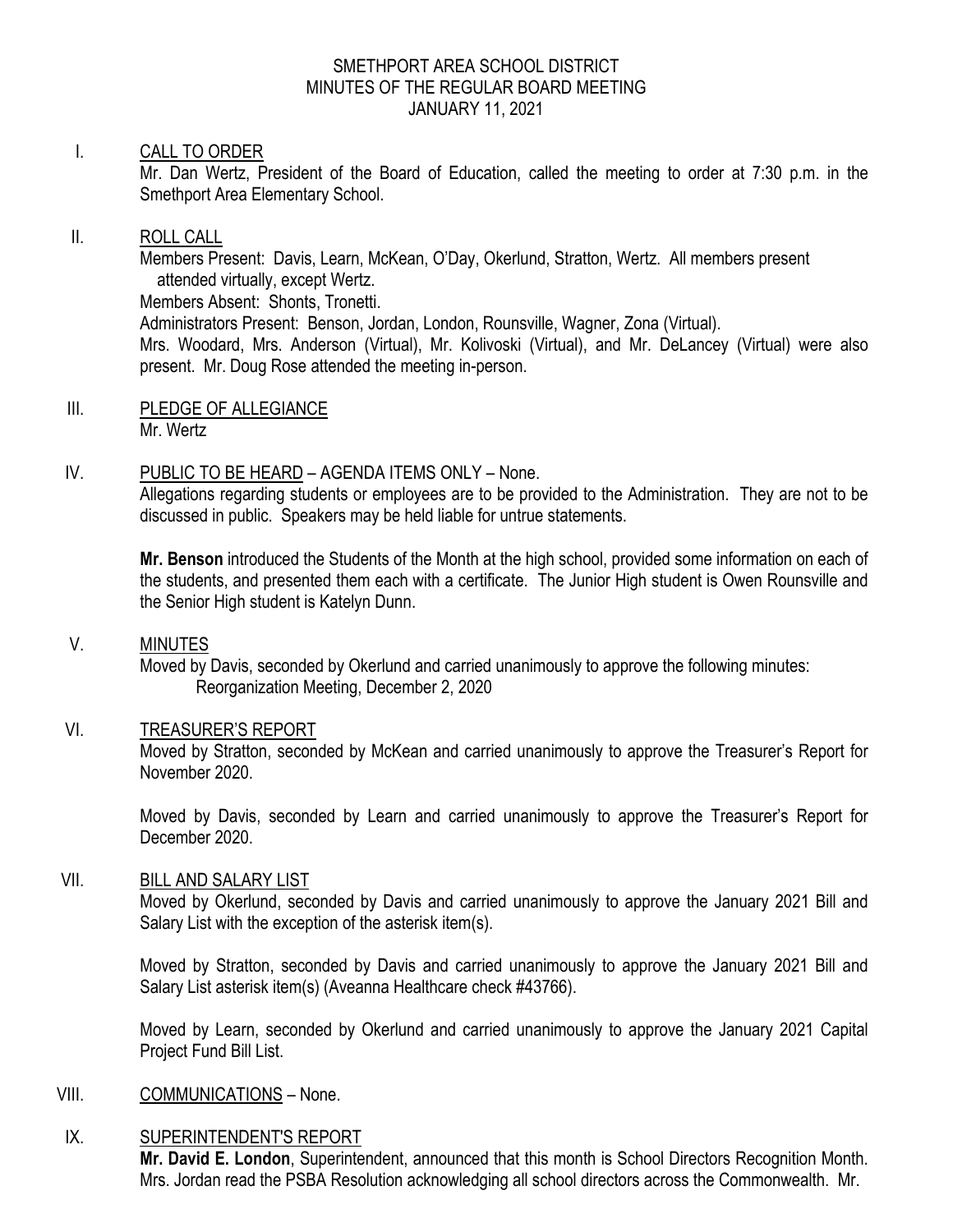## SUPERINTENDENT'S REPORT (Continued)

London provided the Board Members with a Certificate of Appreciation for their service to the Board. Mr. Wertz also thanked the Board Members for their service and commitment to the students of the Smethport Area. Mr. London explained the law about the bus contract options and their impact on transportation subsidy payments to the District this school year based on a PASBO webinar he and Mrs. Jordan viewed. Mr. London reported on the estimated ESSER II federal funding that the school district will receive to continue to deal with the COVID environment in the school. The uses for the funds are quite broad and can be used through September of 2023. He gave the Board an update on student testing, summer school, COVID vaccines, COVID case counts, and the 12/31/2020 expiration date for the mandatory use of COVID paid days. He also mentioned that Tuesday, February 16<sup>th</sup> will be a school make-up day for students due to the December snow day.

- X. OLD BUSINESS None.
- XI. NEW BUSINESS (Any new hires under New Business are hired subject to the restriction that the hire will not be finalized unless all of the ACT 168 requirements relative to provisional employment have been met. He/She shall not be permitted to work with or have direct contact with children until all of the mandates of ACT 168 of 2014 have been compiled and the results are determined to be satisfactory to the District).
	- 1. Moved by Learn, seconded by McKean and carried unanimously to approve the Smethport Area Jr.-Sr. High School Student Activities Account for the period ending December 31, 2020.
	- 2. Moved by Stratton, seconded by Learn and carried unanimously to appoint Mr. Brice Benson as Superintendent for a five (5) year contract effective July 10, 2021 through June 30, 2026. Mr. Benson will serve as Assistant to the Superintendent under the contract salary and terms from July 1, 2021 to July 9, 2021.
	- 3. Moved by Davis, seconded by Stratton and carried unanimously to approve a Maternity Leave of Absence from Malari Lapp from approximately April 12, 2021 to June 8, 2021.
	- 4. Moved by McKean, seconded by Stratton and carried unanimously to approve a Letter of Resignation from Bryan Nelson effective December 31, 2020.
	- 5. Moved by Davis, seconded by Learn and carried unanimously to create the position of Assistant Technology Coordinator.
	- 6. Moved by Okerlund, seconded by McKean and carried unanimously to approve changes to Job Descriptions in the Tech Department:
		- Changes to the Technology Coordinator
		- Creation of Assistant Technology Coordinator
		- Changes to the Technology Systems Specialist
	- 7. Moved by Learn, seconded by Davis and carried unanimously to appoint Douglas Rose as Assistant Technology Coordinator effective upon release from his current employer at Act 93 Administration Position salary of \$61,000. All salary and benefits will be pro-rated for the 2020-21 school year (if applicable).
	- 8. Moved by Learn, seconded by Stratton and carried unanimously to approve the following addition(s) to the Substitute Support Staff list for the 2020-21 school year (pending proper paperwork): Rebecca Bussman, Smethport, Teacher's Aide/Clerical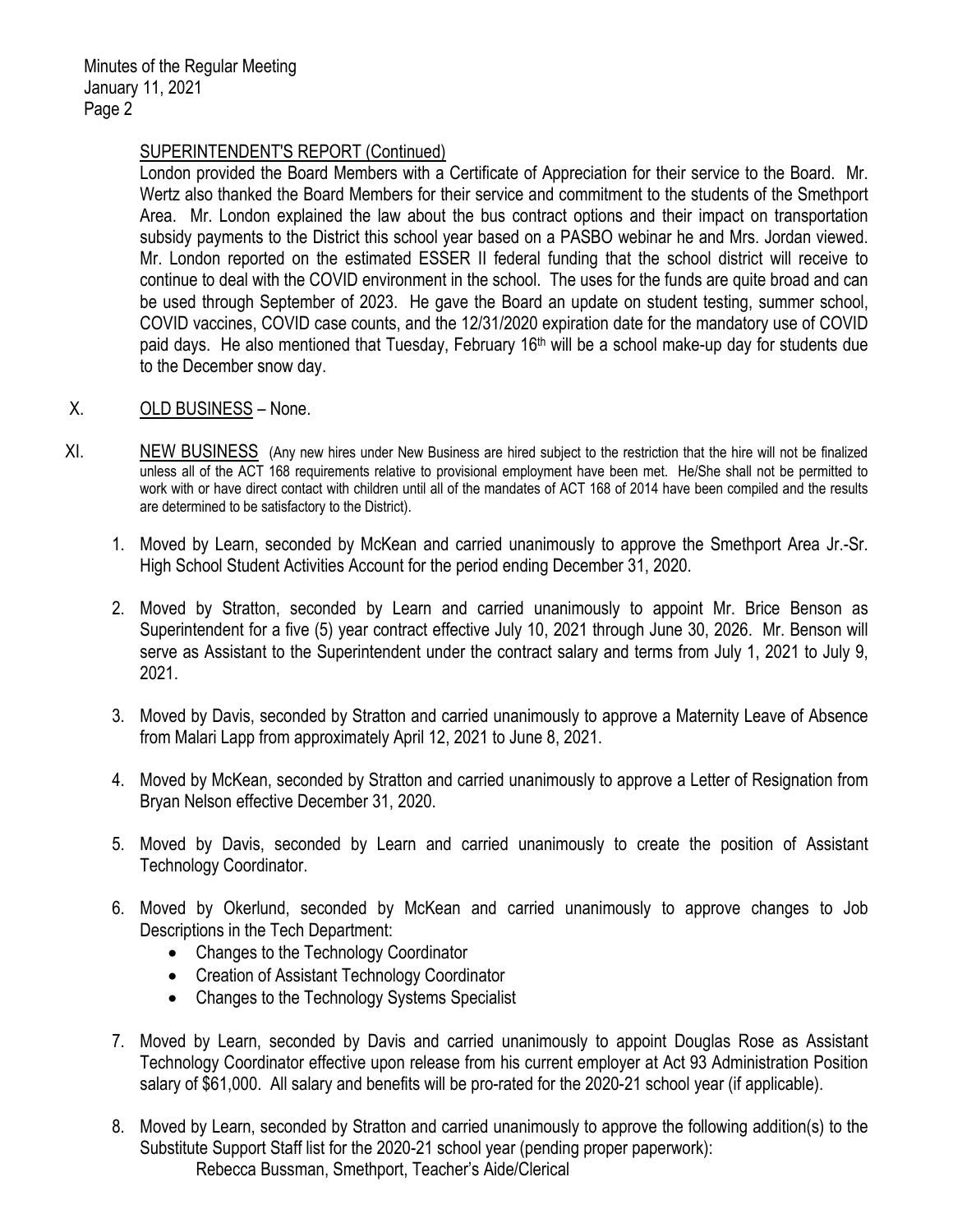Minutes of the Regular Meeting January 11, 2021 Page 3

- 9. Moved by Davis, seconded by McKean and carried unanimously to endorse the practices as outlined below with a vote of confidence regarding the Health and Safety Plan and recommendations for the practices associated with short-term closures and shifts to remote instruction. No changes to the Health and Safety Plan. Recommended practice for shifting to remote instruction include:
	- When "countable" case numbers reach 2 to 4 cases at a school building, clean, sanitize and disinfect areas of concern, complete contact tracing, contact DOH, assess staffing situation, assess school spread, and COVID-19 situations in the immediate community. Based on results, consider a short term closure or shift to remote instruction for 1 to 5 days. School(s) may remain open for in-person instruction if cleaning and tracing are completed and other factors are workable.
	- When "countable" case numbers reach 5 cases at a school building, the school(s) will shift to remote instruction. SASD will clean, sanitize and disinfect areas of concern, complete contact tracing, contact DOH, assess staffing situation, assess school spread, and COVID-19 situations in the immediate community. Administration will monitor the local situation weekly or every two weeks after the initial shift to see if returning to school is feasible. It is likely that the next shift to remote learning will start out as a two week shift and continue with longer term potential. Students without internet and requiring specialized instruction may be permitted to attend school. Depending on circumstances either school or both schools may shift to remote learning.
	- During any shift to remote learning, available staff will report to school and work from school with all mitigation requirements in effect.
	- During any closure or shift to remote learning, all after school and extra-curricular activities at the school(s) are cancelled.
- 10. Moved by Stratton, seconded by Okerlund and carried unanimously that be it resolved that the agreement in a student (#2021-1) discipline matter is approved as presented.
- 11. Moved by McKean, seconded by Davis and carried unanimously to approve an agreement with Potter Co. Ed. Council to provide a Career Counselor for SASD.
- 12. Moved by Stratton, seconded by Davis and carried 6-0 with one abstention (Okerlund) and two absent (Shonts, Tronetti) to approve the following addition(s) to the C.L. McKeirnan Bus/Van Substitute Driver List for the 2020-21 school year (pending proper paperwork): Cory McKeirnan, Eldred, Van

# **INFORMATION ITEMS:**

- $\triangleright$  January is Board Recognition Month.
- Review 2021-2022 School Calendar: PRE-Memorial Day & POST-Memorial Day Dismissal Options
- $\triangleright$  The Board of Education will be given the following policies for first reading with subsequent approval in February, 2021:
	- $\bullet$  #103 Title IX
	- #218.3 Discipline of Student Convicted of Sexual Assault
	- #252 Dating Violence
	- Act 84 Compliance Update Publication of School Director Email Addresses
	- #626 Procurement Updates Pricing Thresholds for Purchases Subject to Bid/Quotation
		- The amounts reported in the most recent Bulletin on December 12th have increased for the new calendar year: the amount for purchases subject to public bid is \$21,300, and the amount for purchases subject to written or telephonic price quotation is \$11,500; effective January 1, 2021.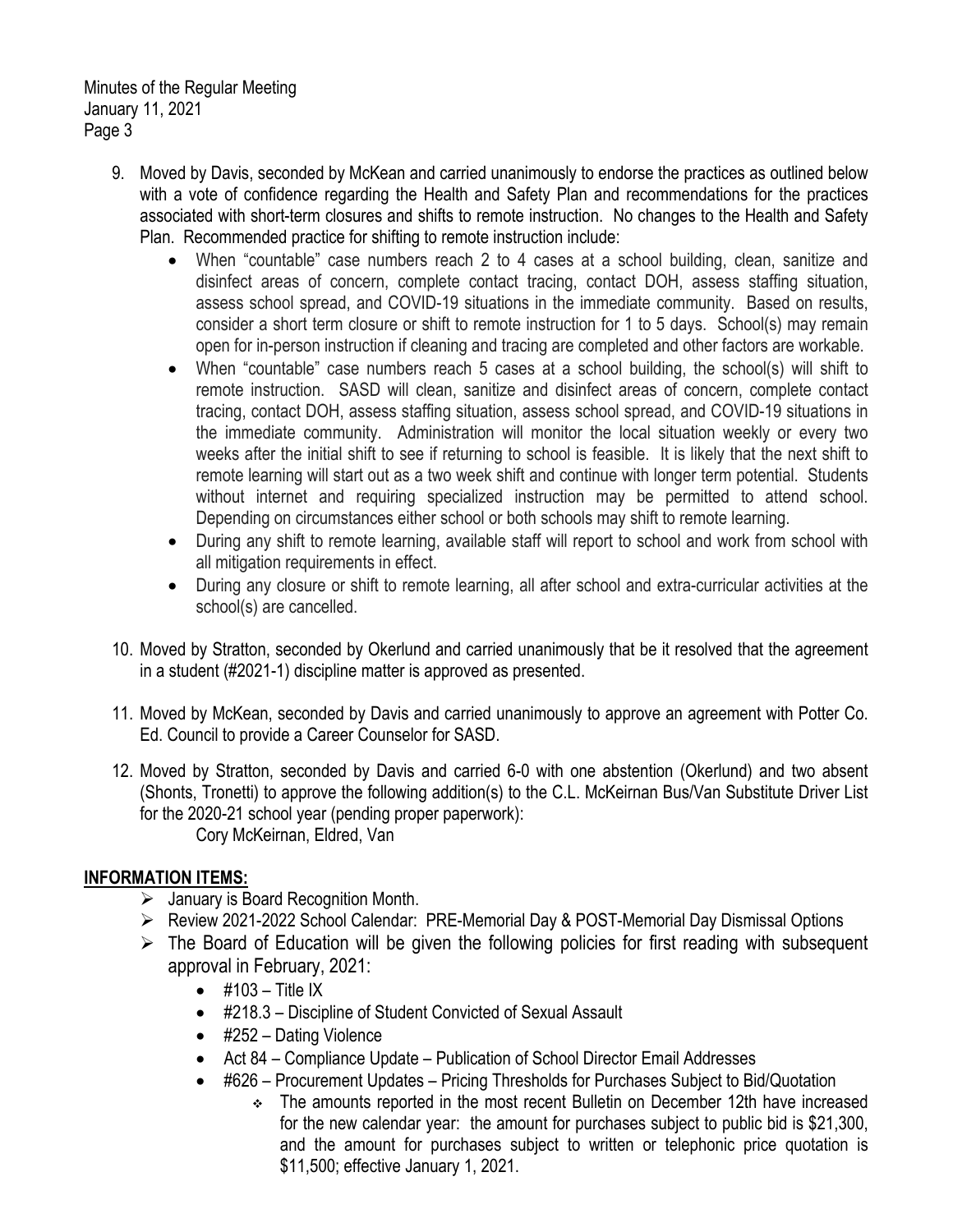Minutes of the Regular Meeting January 11, 2021 Page 4

# **INFORMATION ITEMS (Continued):**

- $\triangleright$  Negotiating Committee for Support Staff Contract was appointed by Board President as follows:
	- Ray Learn
	- Kraig Okerlund
	- Dan Wertz

#### **COMMENDATIONS:**

- Congratulations to the following **DECA** Members who participated virtually in the District Competition on December  $1^{st} - 4^{th}$  and students who are advancing to the State Competition in February:
	- Chase Burdick  $\sim$  Accounting Applications Took 1<sup>st</sup> place and is advancing
	- Ava Costa ~ Human Resources Management
	- August Cox  $\sim$  Quick Serve Restaurant Management Took 1<sup>st</sup> place and is advancing
	- Kassidy Didomizio ~ Food Marketing  $-$  Took 2<sup>nd</sup> place and is advancing
	- Ella Forquer  $\sim$  Principles of Business Management and Administration Took 1<sup>st</sup> place and is advancing
	- Cadence Gamet  $\sim$  Hotel and Lodging Management  $-$  Took  $2<sup>nd</sup>$  place and is advancing
	- Jenna Gregory  $\sim$  Retail Merchandising Took 1<sup>st</sup> place and is advancing
	- Brandon Higley and John Adamoski  $\sim$  Entrepreneurship Team Decision Making Took 1<sup>st</sup> place and are advancing
	- Emily Higley  $\sim$  Entrepreneurship Individual Series Took  $2^{nd}$  place and is advancing
	- Emma Hill ~ Apparel and Accessories Marketing
	- Parker Jack ~ Business Services Marketing Received the highest role play and overall score for Smethport
	- Richie McDowell and Trevor Zuver ~ Business Law and Ethics Team Decision Making Took 2<sup>nd</sup> place and are advancing
	- Jordan Pavlock  $\sim$  Personal Financial Literacy Took 1<sup>st</sup> place and is advancing and also received the highest cluster exam score for Smethport
	- Kaylee Swanson ~ Automotive Services Marketing
	- Alyn Thomas  $\sim$  Principles of Marketing Took 1<sup>st</sup> place and is advancing
- ▶ Congratulations to Head Football Coach Adam Jack for receiving the Small School North League Coach of the Year. Congratulations to the following **football players** who were honored in Offense & Defense for Small School North All-Stars, Big 30 All-Star Team, & Players of the Year awards:
	- Noah Lent North Quarterback & Offensive MVP, OTH PA Big 30 All-star Team, & Offensive Player of the Year
	- Adenn Stevens North Offensive Line & Offensive Lineman Player of the Year, OTH PA Big 30 All-star Team, & Co-offensive Lineman of the Year
	- Ryli Burritt Wide Receiver
	- Braedon Johnson Running Back & OTH PA Big 30 All-star Team
	- Travis Cooney Linebacker & OTH PA Big 30 All-star Team
	- Kameron Rounsville Defensive Line
	- Logan Christie Cornerback
	- Trevor Zuver Honorable Mention
- Congratulations to the following **Students of the Month**: Katelyn Dunn High School and Owen Rounsville – Jr. High.